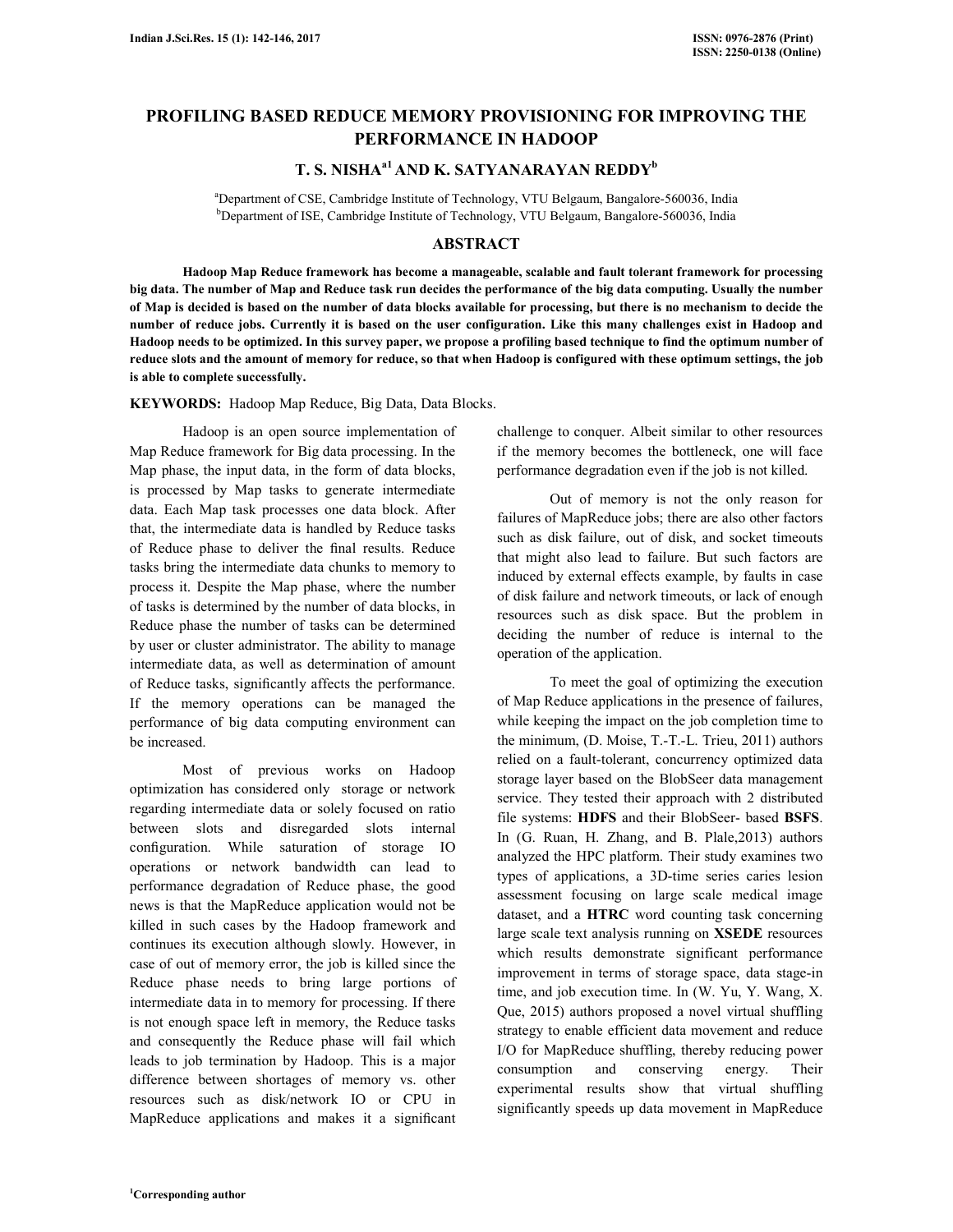and achieves faster job execution. In (Y. Chen, A. Ganapathi, and R. H. Katz, 2010) authors developed a decision algorithm that helps MapReduce users identify when and where to use compression. This framework would also facilitate detailed exploration of several compression factors not examined in this work, such as a range of data compressibility, different compression codecs, resource contention between compression and the compute function of maps and reduces, to name a few (Adam Crume , Joe Buck , Carlos Maltzahn , Scott Brandt,2012) Authors proposed SciHadoop a slightly modified version of Hadoop. In Hadoop mappers send data to reducers in the form of key/value pairs. Authors proved that with preliminary designs of multiple lossless approaches to compressing intermediate data, one of which results in up to five orders of magnitude reduction the original key/value ratio.

 In (Zhenhua Guo, Geoffrey Fox, Mo Zhou, 2012) authors investigate data locality in depth. They build a mathematical model of scheduling in MapReduce and theoretically analyze the impact on data locality of configuration factors, such as the numbers of nodes and tasks. Secondly, they found the default Hadoop scheduling is non-optimal .In addition, non-optimality of default Hadoop scheduling has been discussed and an optimal scheduling algorithm based on LSAP has been proposed to give the best data locality. Three scenarios – single-cluster, cross cluster and HPC-style setup, have been discussed and real Hadoop experiments were conducted. In (Qi Zhang, 2015) author introduced PRISM, a fine-grained resource-aware MapReduce scheduler that divides tasks into phases, where each phase has a constant resource usage profile and performs scheduling at the phase level. Through experiments using a real MapReduce cluster running a wide-range of workloads, they show PRISM delivers up to 18% improvement in resource utilization while allowing jobs to complete up to  $1.3 \times$  faster than current Hadoop schedulers. In (M. Zaharia, A. Konwinski, A. D. Joseph, R. H. Katz, 2008) authors analyzed the problem of speculative execution in MapReduce. They designed a simple, robust scheduling algorithm, LATE, which uses estimated finish times to speculatively execute the tasks that hurt the response times the most. In (A. Verma, L. Cherkasova, and R. Campbell,2011) authors introduces a novel framework and technique to address this problem and to offer a new resource sizing and provisioning service in MapReduce environments. They validated the accuracy of models using a set of realistic applications. The predicted completion times of generated resource provisioning options are within 10% of the measured times in our 66-node Hadoop cluster. In (B. Nicolae, D. Moise, G. Antoniu,2010) authors substitute the original HDFS layer of Hadoop with a new, concurrency-optimized data storage layer based on the BlobSeer data management service. Thereby, the efficiency of Hadoop is significantly improved for data-intensive Map-Reduce applications. This work demonstrates that it is possible to enhance it by replacing the default Hadoop Distributed File System (HDFS) layer by another layer, built along different design principles introduced BlobSeer system, which is specifically optimized data accessed under heavy concurrency along with additional features such as efficient concurrent appends toward efficient, fine-grain access to massive, distributed, concurrent writes at random offsets and versioning.

 In this paper, we analyze the challenges like this which are caused due internal operations and explore different solutions to solve them. We identify the pros and cons of each solution and finally propose a reduce memory optimization solution to execute the job successfully.

 Our solution is based on the concept of linear modeling based profiling. The job is first executed with different size of data and the intermediate data generated is found. Based on this a linear modeling is done between the input data size and the intermediate data size, based on this, the number of reduce memory needed for a large input dataset is calculated prior and the number of reduce is provisioned accordingly. By this way, the number of reduce jobs and the reduce memory is provisioned prior and the job is able execute successfully with better CPU utilization.

 We implement the proposed solution and measure the performance in terms of CPU Utilization with the default .Hadoop implementation and prove that our solution has better CPU utilization than default Hadoop implementation.

### **PROPOSED SOLUTION**

 The architecture of the proposed solution is shown in Figure 1

 Profiler takes the Job jar file as input and test run the jar file for various input size on the Hadoop environment and measure the size of intermediate data generated.

 Optimizer module takes the input file which the Job jar wants to execute on as input and calculate the optimum number of reduce slots and the reduce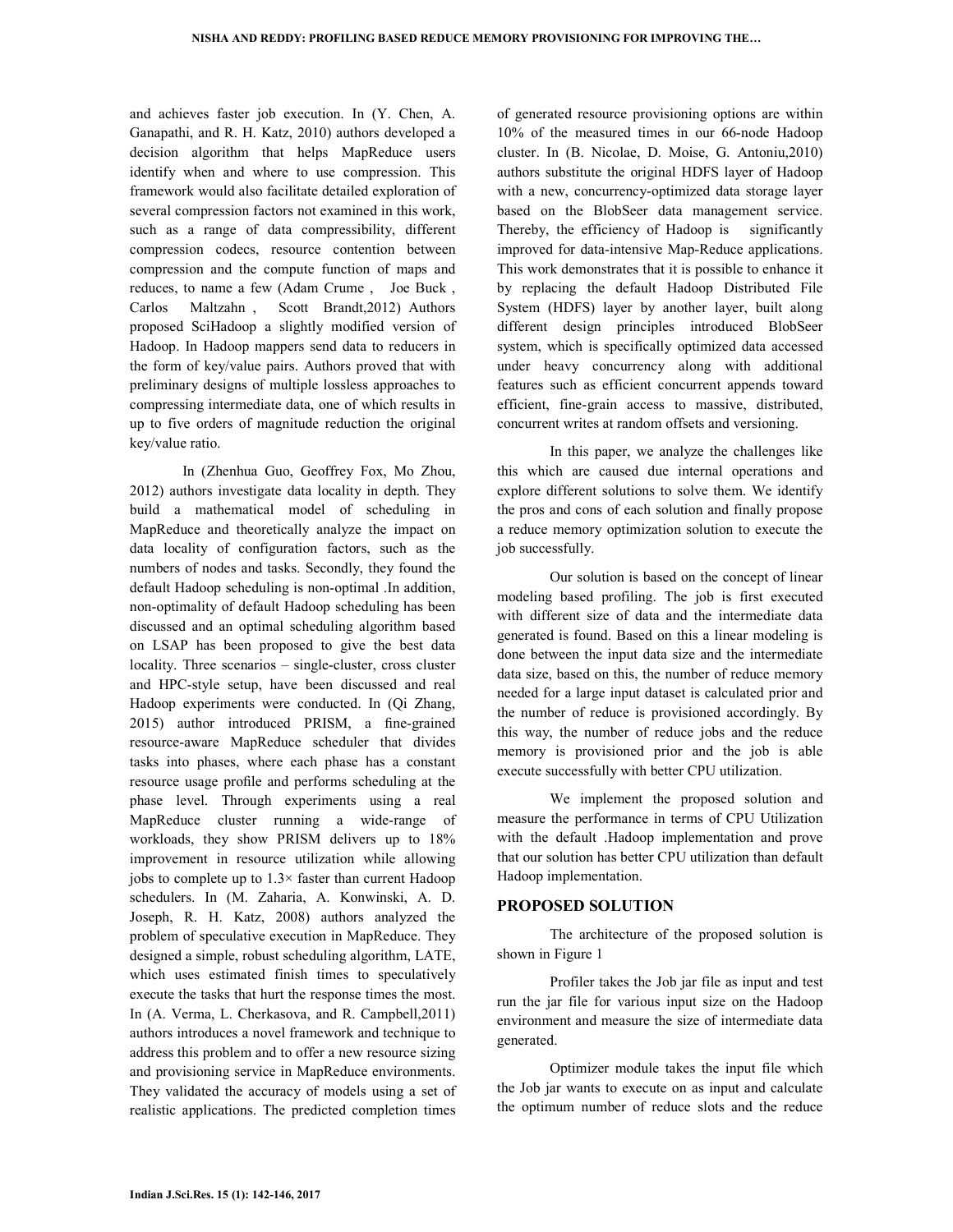memory that will be consumed and sets it on Hadoop environment. So that when the job jar is executed for the input file, it will execute in the optimum configuration and execute successfully.

2.

The implementation steps are shown in Figure



**Figure 1: Architecture of the proposed solution** 



## **Figure 2: Implementation Steps of the Proposed Solution**

# **CLASS DIAGRAM**

The class diagram are shown in Figure 3

### **RESULTS**

 We implemented the proposed solution in Hadoop and measured two parameters

1. Execution time

#### 2. CPU Utilization

 By varying the input file size, we measured these 2 parameters and compared it with Hadoop without optimization and the result is shown in graph as Figure 4 & 5.









**Figure 5: CPU Utilization**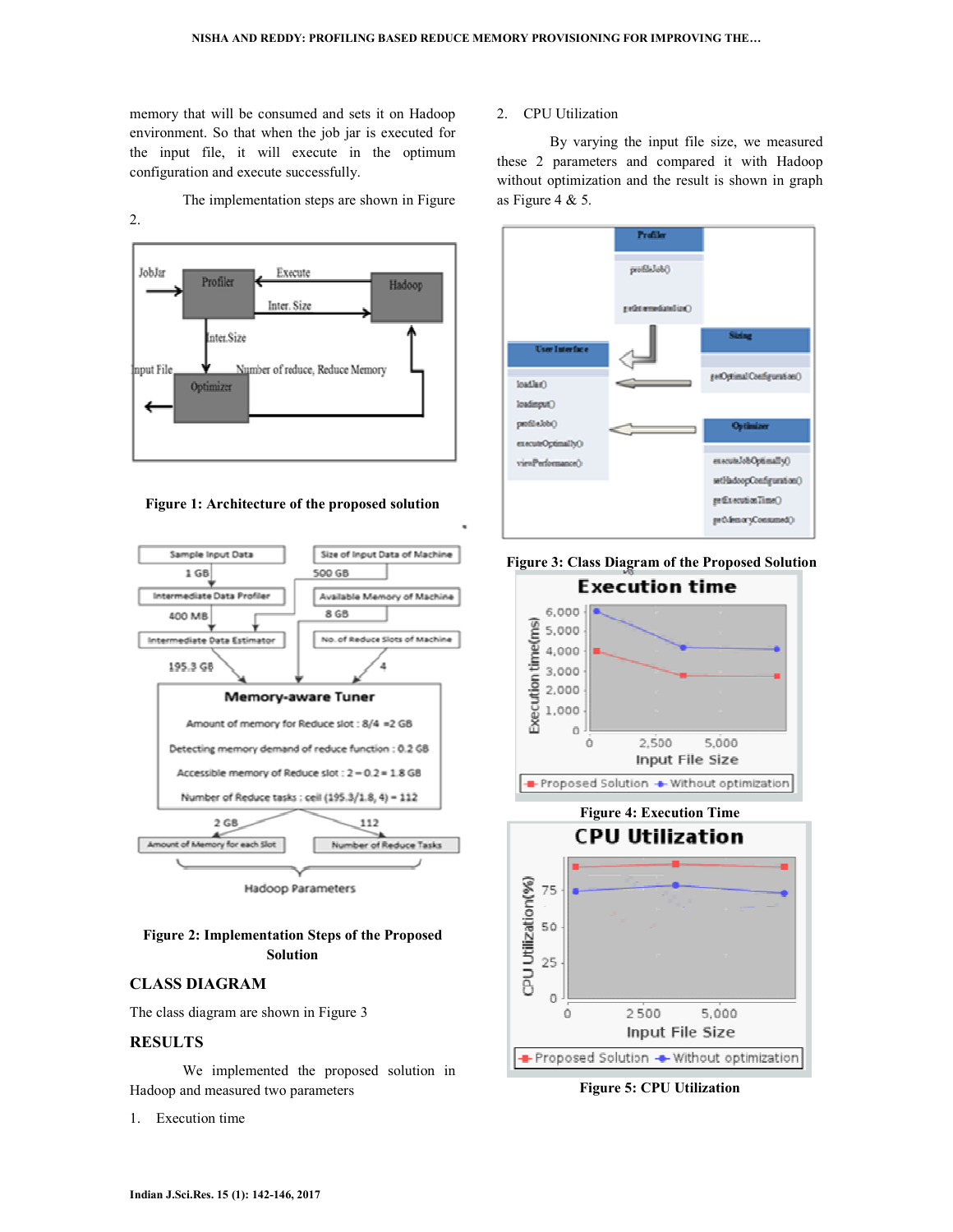#### **APPENDIX**

The Summary of Survey Paper listed below

| Paper             | Advantages                                                                                             | Disadvantages                                                                                      |
|-------------------|--------------------------------------------------------------------------------------------------------|----------------------------------------------------------------------------------------------------|
| $[1]$             | Able to handle Mapper failure and support<br>fault tolerance                                           | Not scalable                                                                                       |
| $\lceil 2 \rceil$ | Job execution time is faster                                                                           | Application specific only works well for mathematics and<br>scientific applications                |
| $[3]$             | Achieves speed up by using shuffling also<br>saves power consumption                                   | In case of high volume of intermediate key values pairs the<br>overhead is very high for shuffling |
| [4]               | Uses compression codes to<br>compress<br>intermediate key value and<br>optimizes<br>memory consumption | Workload characteristics must be known priori in this<br>approach.                                 |
| $[5]$             | Applied compression to reduce the volume<br>of key – value pair                                        | Execution time over head due to decompression is high                                              |
| [6]               | Achieves optimization based on locality                                                                | Not scalable for multi cluster setup                                                               |
| $[7]$             | By applying phase wise scheduling speed up<br>is achieved                                              | The heuristics needed to split for phases is not well<br>defined                                   |
| [8]               | Applied speculation to<br>the<br>speed<br>up<br>execution                                              | Resource overhead is high                                                                          |
| [9]               | Resource are reserved and job execution is<br>started                                                  | The efficiency of system is better only after long duration<br>of profiling                        |

# **CONCLUSION AND FUTURE ENHANCEMENT**

 We have implemented proposed Hadoop reduce memory optimization based on profiling and sizing. We executed the proposed solution for different volume of input file and showed that proposed system has reduced execution time when compared to nonoptimized Hadoop. Since the system is able to provide dimension values well ahead of execution, the system administrator can also scale up the system if sufficient resources are available.

 In the base paper estimation of intermediate is done based on one time profiling. But this is not valid for some tasks where the number of intermediate generated is different for different volume of data. To solve this problem, linear modeling is done for different volume of data and the intermediate size is found for each input data volume. After finding it, least square estimation is done to find the best fit for estimation of intermediate. Using this kind of modeling yielded best estimation of intermediate size.

### **REFERENCES**

Moise D., Trieu T.-T.-L., Boug´e L. and Antoniu G., 2011. "Optimizing intermediate data management in map reduces computations," in Proceedings of the first international workshop on cloud computing platforms, pp. 1–7. ACM.

- Ruan G., Zhang H. and Plale B., 2013. "Exploiting map reduces and data compression for dataintensive applications," in Proceedings of the Conference on Extreme Science and Engineering Discovery Environment: Gateway to Discovery. pp. 1–8, ACM.
- Yu W., Wang Y., Que X. and Xu C., 2015. "Virtual shuffling for efficient data movement in map reduce," IEEE Transactions on Computers, **64**(2):556–568.
- Chen Y., Ganapathi A. and Katz R.H., 2010. "To compress or not to compress-compute vs. io tradeoffs for map reduce energy efficiency," in Proceedings of the first ACM SIGCOMM workshop on Green networking. pp. 23–28, ACM.
- Adam C., Joe B., Carlos M. and Scott B., 2012. Compressing Intermediate Keys between Mappers and Reducers in SciHadoop, Proceedings of the 2012 SC Companion: High Performance Computing, Networking Storage and Analysis, pp.7- 12. [doi>10.1109/SC.Companion.2012.12]
- Zhenhua G., Geoffrey F. and Mo Z., 2012. Investigation of Data Locality in MapReduce,